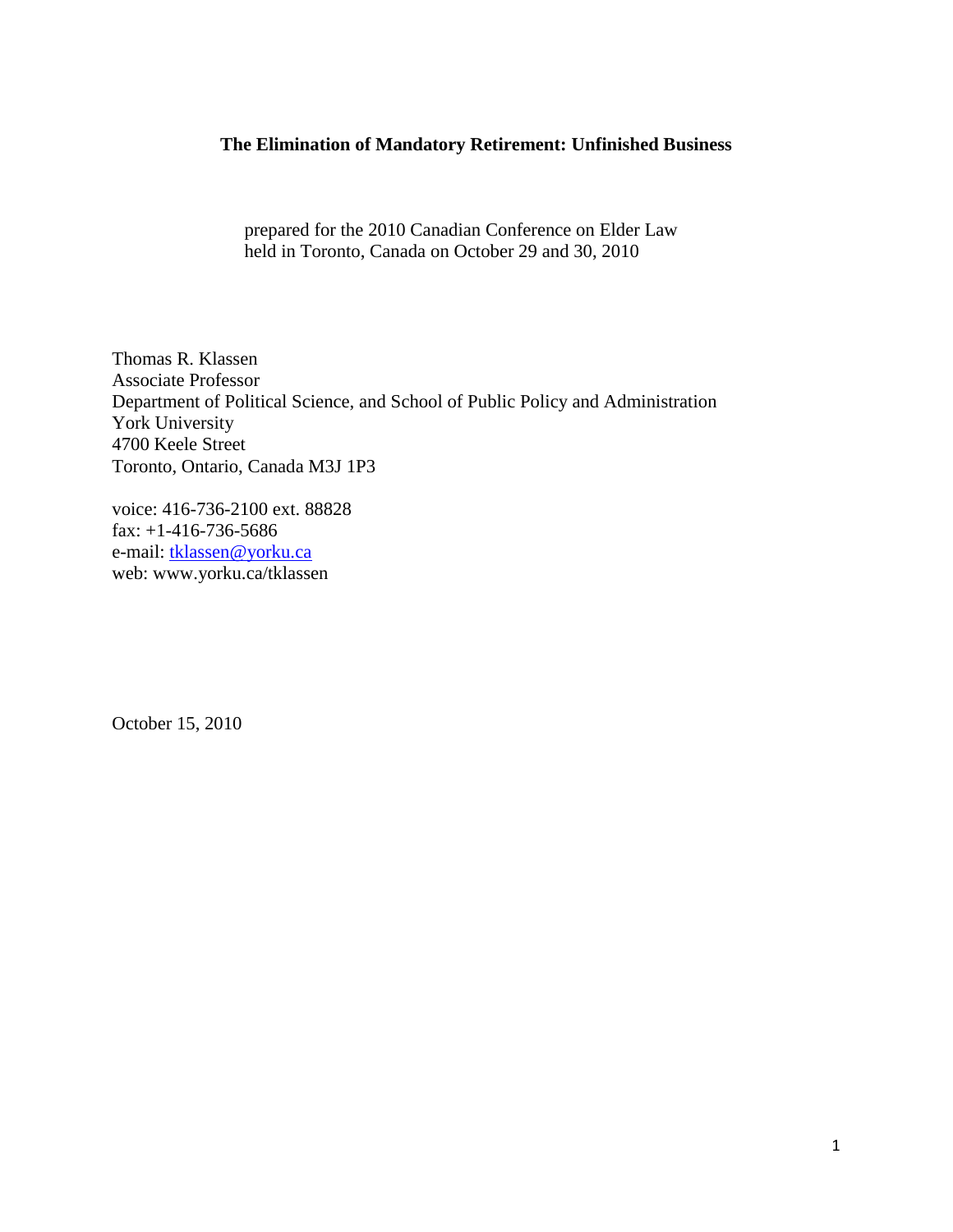## **The Elimination of Mandatory Retirement: Unfinished Business**

Thomas R. Klassen

### *abstract*

Contractual mandatory retirement at age 65 has been a feature of employment in Canada for decades. Beginning in the 1980s some provinces enacted legislation to ban this practice, and in the past five years all other provinces followed. Notwithstanding these developments, contractual mandatory retirement and associated limits on employment benefits at age 65 remain a feature of employment relations in Canada. This is because age based limits to employment continue to be permitted under federal legislation and because provinces provided for various exemptions in eliminating contractual mandatory retirement. This paper, first, analyzes the judicial and political process that resulted in the abolition of mandatory retirement during the past decade, focussing on the province of Ontario. Second, the paper examines how and why workers" compensation legislation continues to assume that workers retire at, or near, age 65. As such, age 65, as an arbitrary marker of the end of working lives, remains embedded in legislation and institutional practices. The paper concludes that legislative reform and judicial activism is still required to achieve workplace relationships that incorporate an anti-ageist approach.

### *1. Introduction*

As with any significant policy change, the elimination of contractual mandatory retirement in Canada has been gradual and at times even contradictory. Although mandatory retirement has recently been banned for most workers, there are still some – most notably those under federal jurisdiction – who are compelled to retire at a pre-determined age. Provincial governments, which regulate most workers in Canada, have in the past five years revised human rights and employment related legislation to prohibit mandatory retirement for the vast majority of workers. However, as this paper analyzes, some provincially regulated workers are still faced with legislation that assumes their retirement at or near age 65. Most prominent are workers' compensation schemes that terminate payments based on the assumption that all workers retire at 65. This paper utilizes the province of Ontario as a case study to show how some of the arguments used by the Supreme Court of Canada in upholding age discrimination legislation more than two decades ago continue to shape current public policy.

The paper begins with a review of how age 65 was institutionalized as the age of retirement in Canada including the demographic context. Then, the legislative and policy regime, particularly the key Supreme Court decision on contractual mandatory retirement are analyzed. In section five, the paper turns to an examination of the pressures for legislative change and the nature of policy reform in the province of Ontario. Section seven studies the how the workers" compensation scheme was sheltered reform, notwithstanding the elimination of mandatory retirement.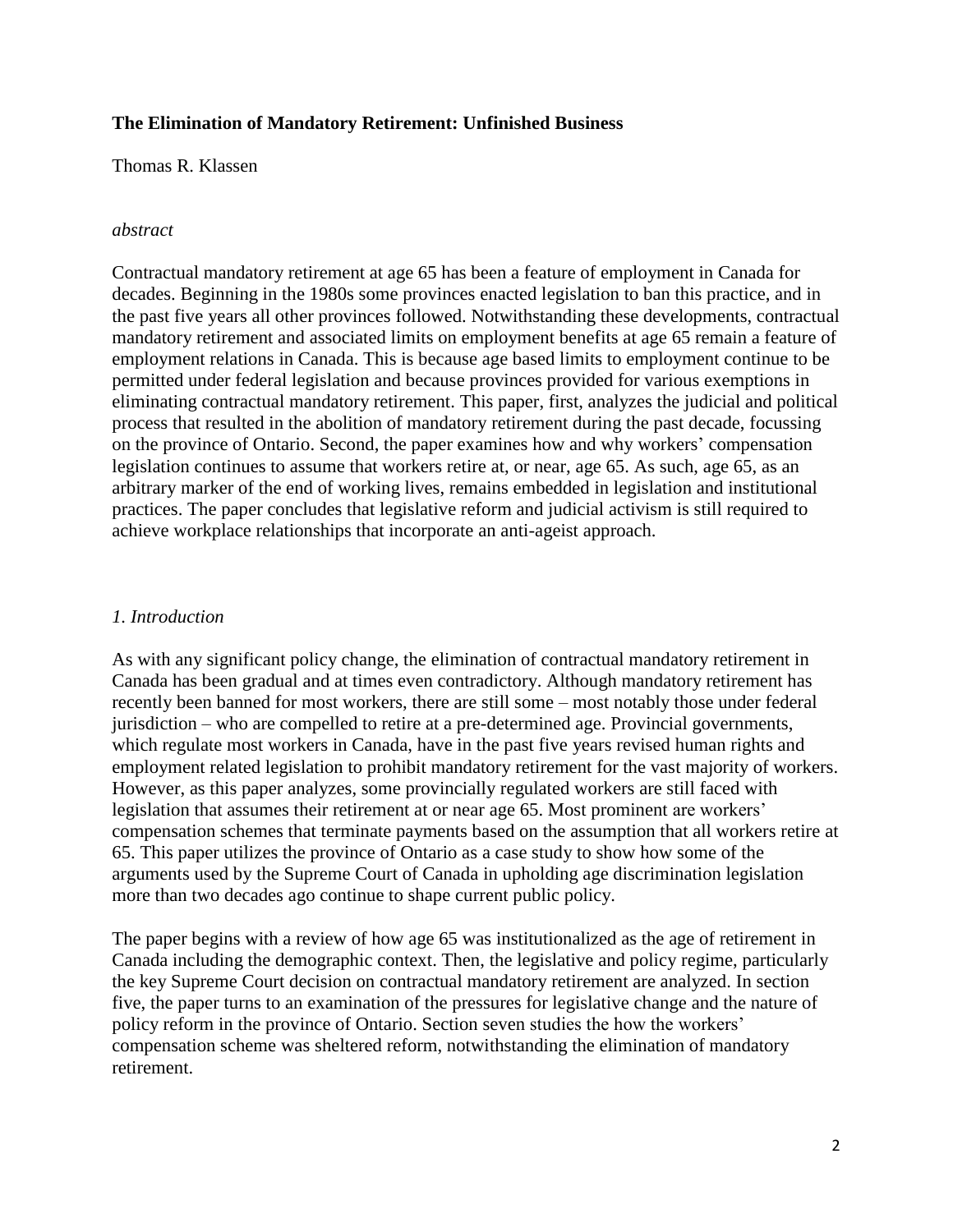## *2. The institutionalization of age 65.*

 $\overline{\phantom{a}}$ 

Income security programs for those who are old or injured are a fundamental feature of modern societies. Historically, in Canada and in other nations, age 70 or 75 has been the age at which elderly individuals become entitled to income security. Newfoundland"s old age pension, begun in 1911, set age 75 as the minimum age to receive benefits.<sup>1</sup> Canada's *Old Age Pension Act*, in force from 1927 to 1952, set the pensionable age at 70. In the 1950s when the *Old Age Security Act* was implemented, 70 continued to be the age when recipients were eligible for full benefits.<sup>2</sup>

The Canada Pension Plan, introduced in the mid-1960s, initially retained age 70 for the payment of benefits, however the age (to receive a full pension) was gradually reduced to 65 pension over a five-year period. At the same time, the age to receive Old Age Security payments was similarly reduced to 65. In this manner, age 65 became the accepted marker for exit from the labour market and entry into old age, primarily because the two federal income support programs – the Canada Pension Plan and Old Age Security – had adopted this age. Thereafter, a range of other incentives reflected in public policy, such as taxation, public health care provisions, and as well as private workplace arrangements, such as collective agreements and pensions, utilized 65 as the age at which employees should, and in many cases must, retire. The adoption of age 65 as the marker for exit from the labour force was most evident in contractual mandatory retirement provisions, which until recently applied to the majority of workers in Canada.

The institutionalization of age 65 occurred in a particular context shaped by prevailing demographic, life cycle, labour market and occupational conditions, as well as human rights legislation. These do not remain static but rather shift, at times considerably. Consequently, as discussed in later sections of this paper, so does the age at which workers are expected, or required, to withdraw from paid employment shift.

As shown below in Figure 1, Canada"s demographic profile is dramatically shaped by the babyboom generation born between 1946 and 1965. This group of unprecedented size has influenced income security and related policies to-date and will continue do to so for several more decades.

<sup>1</sup> Alvin Finkel, *Social Policy and Practice in Canada: A History*. Waterloo: Wilfrid Laurier University Press, 2007. p. 106.

<sup>2</sup> Denis Guest, *The Emergence of Social Security in Canada*. Vancouver: University of British Columbia Press, 1997.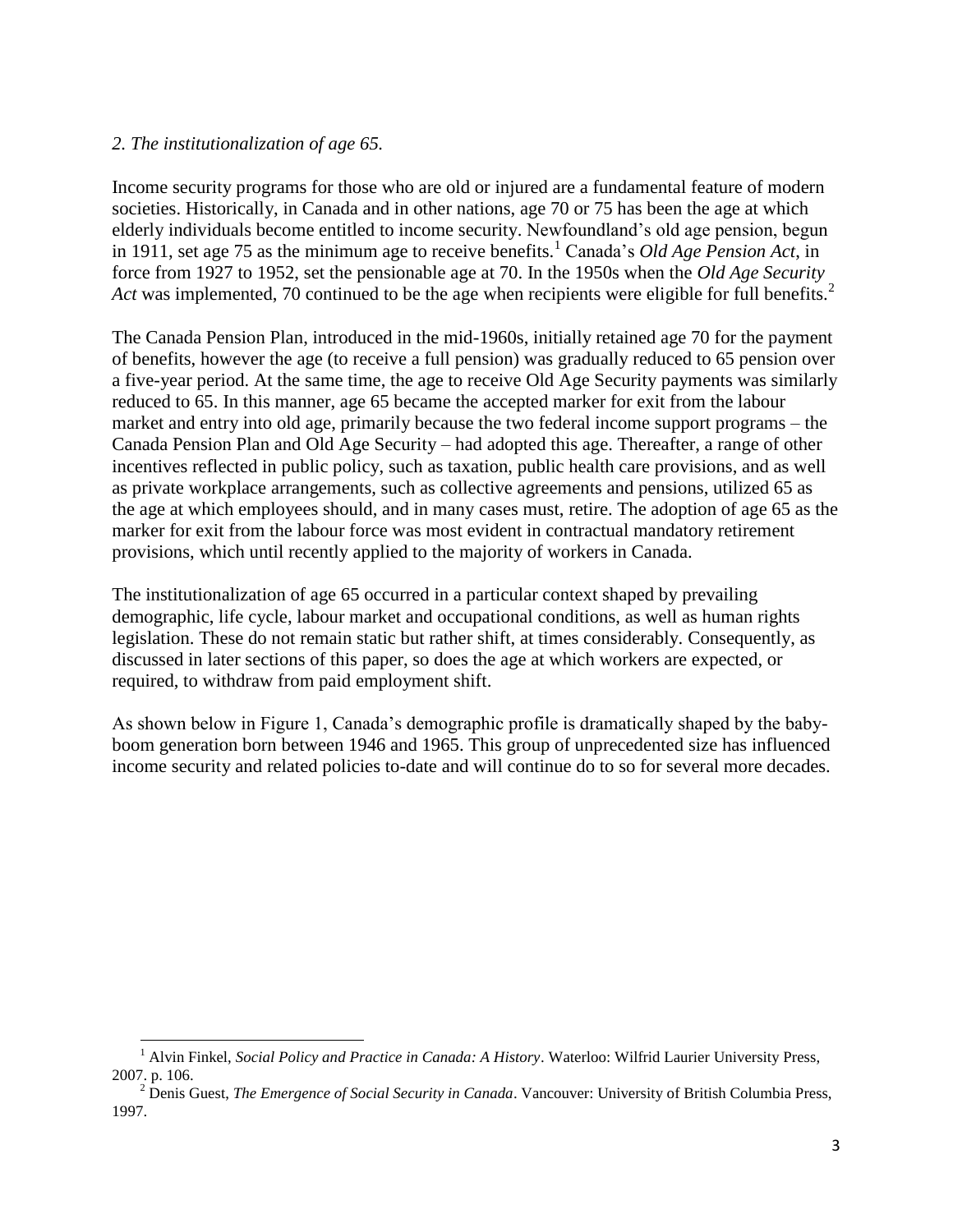**Figure 1: The age pyramid of the Canadian population, 2006**



Source: Statistics Canada, Census of Population, 2006.

Another way to understand the population of Canada is to examine the median age, as seen in Figure 2 below. In the mid 1960s, when 65 become accepted as the mandatory retirement age, half of all Canadians were younger than 25.



As a result of the baby-boom generation there were few persons over the age of 65 in the population until the past several years, as seen in Figure 3 below. Indeed, during the 1960s and 1970s there were approximately five times as many persons 15 years or younger than 65 and over.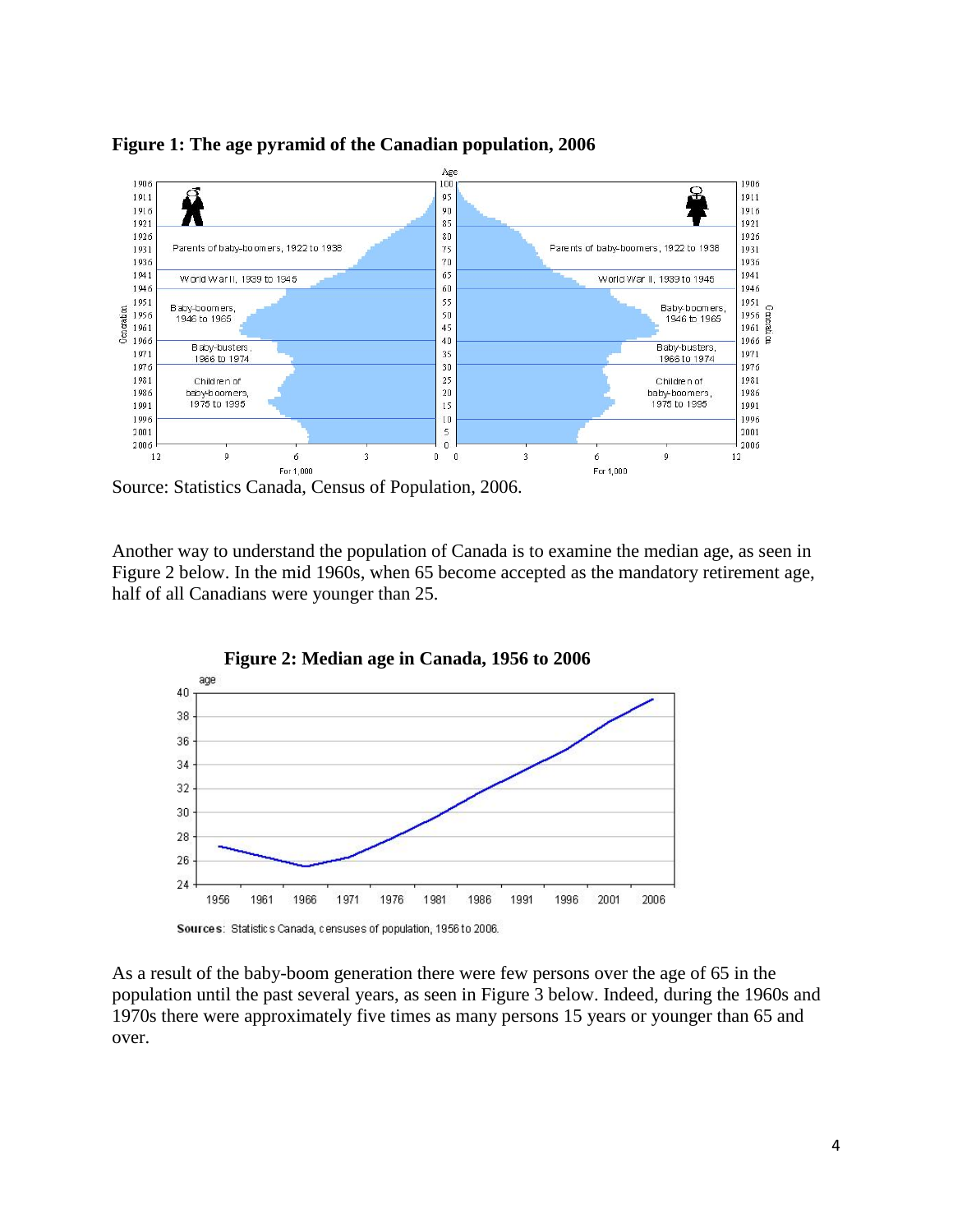

# **Figure 3: Number of persons aged 65 years and over and number of children aged less than 15 years in Canada, 1956 to 2016**

Source: Statistics Canada, Censuses of Population 1956-2006, and Alain Bélanger, Laurent Martel and Éric Caron-Melanfant, 2005. *Population Projections for Canada, Province and Territories 2005-2031*, Statistics Canada Catalogue no. 91-520, scenario 3.

Due to the unique demographic profile, there were very few older persons and indeed older workers in Canada until the past decade. Accordingly, income support and workplace policies reflected a labour force of many young workers and few older workers. Not surprisingly, mandatory retirement at 65 was seen as a means to ensure that there would be jobs available for many workers entering the labour force. During the 1970s and 1980s a variety of policies and incentives were introduced to encourage retirement at younger ages. For instance, in 1987 the Canada Pension Plan was amended so that benefits could be paid as early as age 60. In addition, early retirement provisions in private pension plans, and other policies (such as tax-subsidized registered retirement saving plans) provided Canadians with considerable flexibility to retire before age 65.

Employer sponsored (registered) pension plans, particularly those with defined benefits incorporated considerable incentives for early retirement. Full pension benefits may be paid as of: (i) age 60, (ii) 30 years of service, (iii) when age and years of service reach 80, while full pensions at age 55 can be paid for workers in public safety occupations. The codification the tax regulations for the plans, and the early retirement provisions, was undertaken in the 1980s and early 1990s when there fast labour force growth, relatively high unemployment and restructuring linked to North American Free Trade Agreement. Thus, there was strong demand to accommodate early retirement arrangements. During the late 1970s the average age of retirement in Canada was 65, but it declined markedly to 60 years of age by the 1990s. In the past few years is has begun to increase again and now stands at about 61 years.

As noted above, until very recently there were relatively few older people in the population as a whole. As shown in Figure 4 below, the aging of the baby-boom generation – whose first members turned 60 in 2006 and will turn 65 in 2011 – is causing a rapid aging of the population and labour force. As a result of the increase in the number of seniors since 2001, their proportion relative to the total population reached a record 13.7% in 2006. That proportion, the best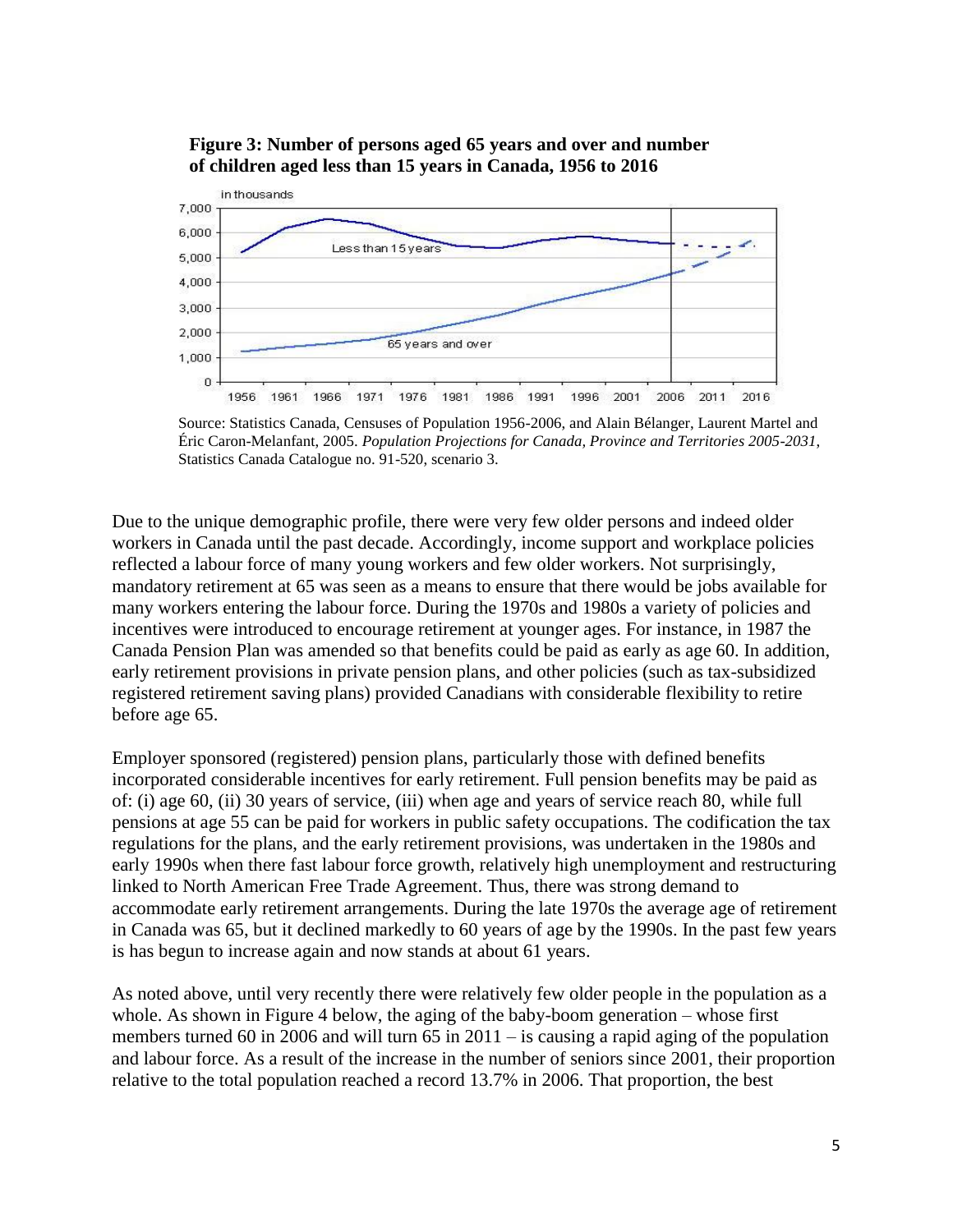representation of the aging of Canada's population, has been rising steadily since 1966, when it was 7.7%. The proportion of the under-15 population fell to 17.7% in 2006, its lowest level ever.



**Figure 4: Proportion of persons aged 65 years and over 1956 to 2006**

In addition to the movement of the baby boom generation through the age pyramid, there has been a dramatic increase in life span. Canadians are living longer than ever before, with significant increases in life expectancy between 1931 and 1991. For males, life expectancy at birth increased from 60.0 years in 1931 to 75 years in 1992 (a rate of 2.4 years per decade). For females, the increase was 3.1 years per decade, from 62.1 years in 1931 to 81 years in 1992. Canadians reaching age 65 today will live longer and healthier than has ever been the case: at age 65, Canadian women can expect to live at least another 21 years, and men another 17 years, with most of these years being healthy ones.

The rate at which the population is ageing has been accentuated because of unprecedented decline in fertility rates. In other words, not only is the baby boom cohort aging, but fewer children are being born today than was the case in the past. The current fertility of Canadian women is 1.5 births per woman, a level that has remained unchanged since 2000, and is considerably below the 2.1 births necessary to replace the current population (immigration is what keeps the total population from declining).

As mentioned earlier, public policy from the 1960s to the 1980s was shaped by the prevailing demographic, life cycle, labour market and related conditions. Perhaps nowhere is this more obvious than in the judicial decisions made in the early 1990s on contractual mandatory retirement at age 65.

# *3. Legislative and Policy Regime - McKinney v. University of Guelph 1990*

Although the legislative and policy regime that instituted contractual mandatory retirement was largely in place by the late 1960s, acceptance by workers was never fully achieved (and indeed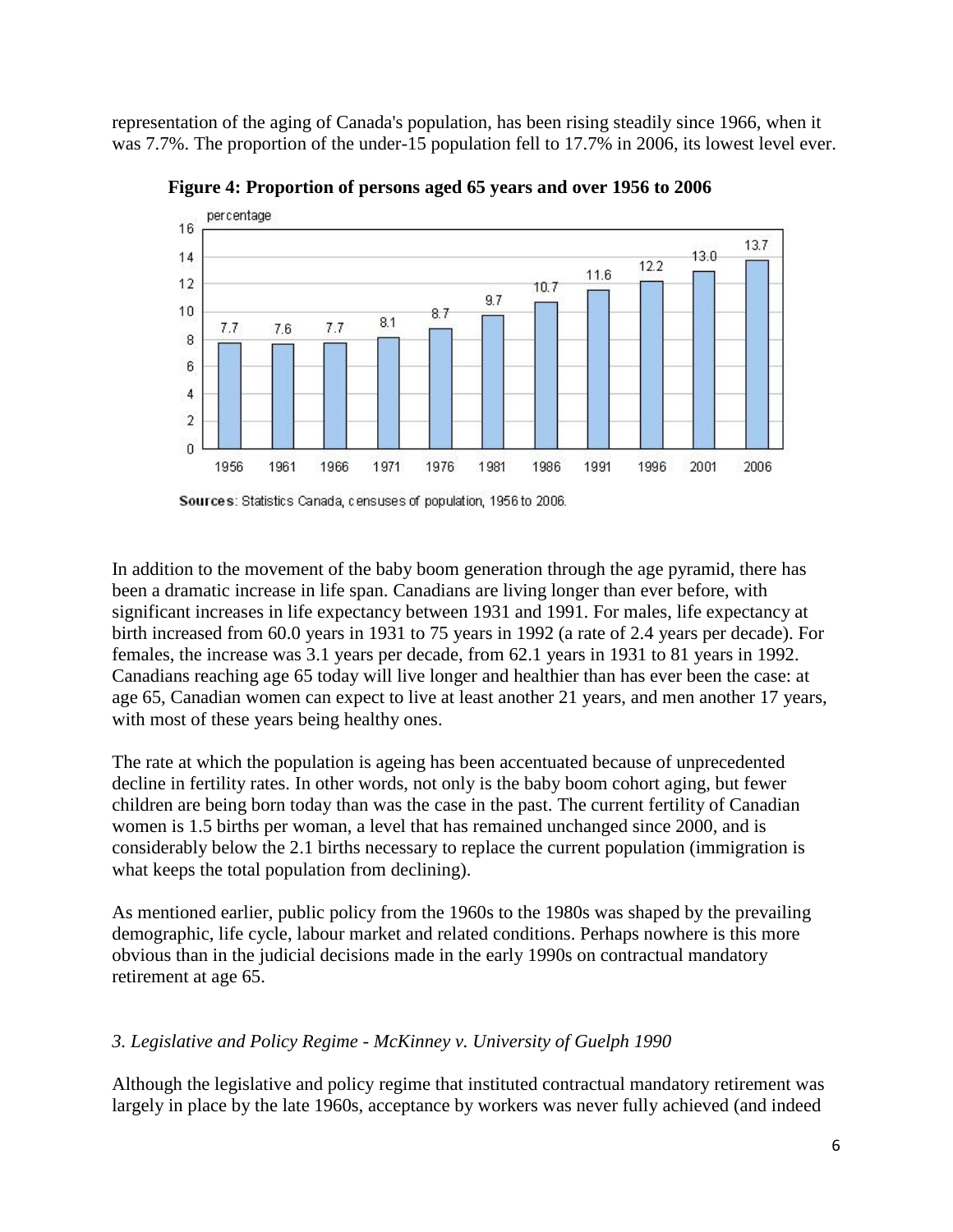was repealed in the 1980s in Quebec and Manitoba, as well as for federal civil servants, and never applied to the self-employed). The introduction of the *Charter of Rights and Freedoms*, which specifically lists "age" as an equality right, seemed to portend a rapid change in public policy.

In the 1987 *McKinney v. University of Guelph* case, eight professors and one university librarian faced forced retirement because they had reached the age of  $65<sup>3</sup>$ . The Court of Appeal held that the *Charter* did not apply to universities because they were not part of government. The Ontario court further found that the provincial *Human Rights Code*, 4 under which age protection for purposes of employment expires at age 65, did not offend the *Charter*.

When the case reached the Supreme Court of Canada,<sup>5</sup> the justices overwhelmingly agreed that the differential treatment permitted by the restricted definition of age in the *Code* offended the equality rights guaranteed under section 15(1) of the *Charter*. The reasoning of the majority in *McKinney* was that discrimination based on the enumerated grounds specified in the *Charter* is a social evil, and mandatory retirement deprives employees of a benefit under the *Code* based on age, a ground explicitly identified in the *Charter*.

The majority determined, however, that since universities were not government institutions for purposes of the *Charter*, its provisions did not directly apply to them, and section 15(1) could not permit the elimination of compulsory retirement at age 65. Notwithstanding the determination that the *Charter* did not apply, the Court considered the issue of mandatory retirement socially pressing and furthered its analysis by examining the constitutional status of the human rights legislation. In other words, the Court focused not only on the equality rights guaranteed in the *Charter,* but also on whether Ontario"s *Human Rights Code*, <sup>6</sup> which permitted employment discrimination against employees at age 65, met the test of constitutional validity contained in the *Charter*.

Having found the differential treatment based on age and affront to the principle of equality, the Court rationalized the discrimination through a socio-economic argument. Although the Court determined that the Ontario *Code* had the effect of permitting forced retirement and thus discriminated on the basis of age contrary to section 15(1) of the *Charter*, such a policy was saved by section 1 of the *Charter* as a "reasonable limit." The majority of the Court argued that retirement was a by-product of modern society, that "65 has now become generally accepted as the "normal" age of retirement" and that "mandatory retirement has become part of the very fabric of the organization of the labour market in this country.<sup>"7</sup>

Justice La Forest also established that the context for which the discussion of retirement policy was based on is the importance of work in society. He cited former Chief Justice, Brian Dickson:<sup>8</sup>

l <sup>3</sup> *McKinney v. University of Guelph* [1987] 63 O.R. (2d) 1.

<sup>4</sup> *Human Rights Code*, 1981, S.O. 1981, c 53, ss. 4(1), 9(a) [now ss. 5(1), 10(a)] .

<sup>5</sup> *McKinney v. University of Guelph* [1990] 3 S.C.R. 229

<sup>6</sup> *Human Rights Code*, *supra* note 14.

<sup>7</sup> *McKinney*, *supra* note 15 at 294-95.

<sup>8</sup> *Reference Re Public Service Employee Relations Act (Alta.)* [1987] 1 S.C.R. 313 at page 368.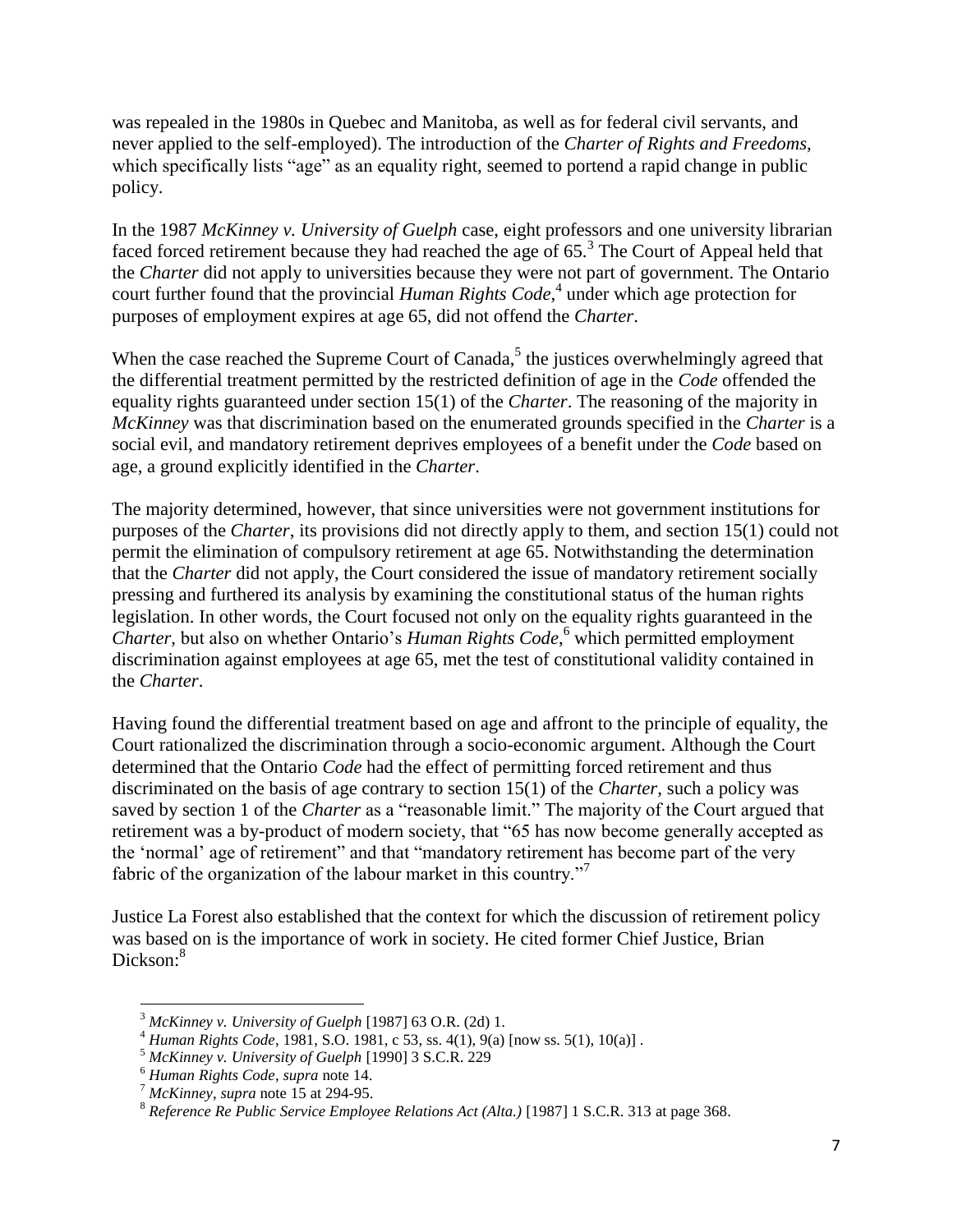Work is one of the most fundamental aspects in a person's life, providing the individual with a means of financial support and, as importantly, a contributory role in society. A person"s employment is an essential component of his or her sense of identity, self-worth and emotional wellbeing.<sup>9</sup>

Given its fundamental role in human life, work cannot be taken away without significant justification. However, Justice La Forest"s view was that compulsory retirement at age 65 was reasonable because it has become part of the normal structure of the organization of labour in Canadian society.

The dissenting voices in the Supreme Court decision, the two female Justices, took issue with key points in the majority opinion. Justice Bertha Wilson reasoned that the Ontario *Human Rights Code* was not saved by section 1 of the *Charter*. She argued that because the *Code* failed to distinguish between those who are able to work and those who are not, a rational connection between the policy and its objectives had not been adequately established. She wrote that section 9(a) "operates to perpetuate the stereotype of older persons as unproductive, inefficient and lacking in competence . . . reinforcing the stereotype that older employees are no longer useful members of the labour force and their services may therefore be freely and arbitrarily dispensed witbh."<sup>10</sup> She further remarked that immigrants, women and the unskilled – "the most vulnerable" employees" – would be the most affected by the lack of legislative protection.<sup>11</sup>

Similarly, Justice Claire L"Heureux-Dubé found that Ontario"s *Code* was not saved by section 1 of the *Charter*. She argued that the statute"s restricted age definition "is inconsistent with the fundamental values enshrined in s. 15(1): the protection and enhancement of human dignity, the promotion of equal opportunity, and the development of human potential based upon individual ability."<sup>12</sup> In a twist on Justice La Forest's emphasis on the importance of work, Justice L"Heureux-Dubé wrote: "if "in a work-oriented society, work is inextricably tied to the individual's self-identity and self-worth', does this mean that upon reaching 65 a person's interest in self-identity and stake in self-worth disappear? That is precisely when these values become most crucial, and when individuals become particularly vulnerable to perceived diminutions in their ability to contribute to society."<sup>13</sup>

The *McKinney* decision thus determined public policy for more than a decade-and-a-half. Individuals and groups that opposed forced retirement at age 65 had to wait for legislators to amend the human rights statutes to eliminate contractual mandatory retirement. This, as analyzed in section five, would start with Ontario. However, even in the absence of legislative reform, the Supreme Court has since 1990 seemed to distance itself from the *McKinney* ruling.

l

<sup>9</sup> *McKinney*, *supra* note 15 at 278.

<sup>10</sup> *Ibid.* at 413.

<sup>&</sup>lt;sup>11</sup> *Ibid.* at 415; also, Justice L'Heureux-Dubé noted, "The adverse effects of mandatory retirement are most painfully felt by the poor" (at 433).

<sup>12</sup> *Ibid.* at 424.

<sup>13</sup> *Ibid.* at 430-31.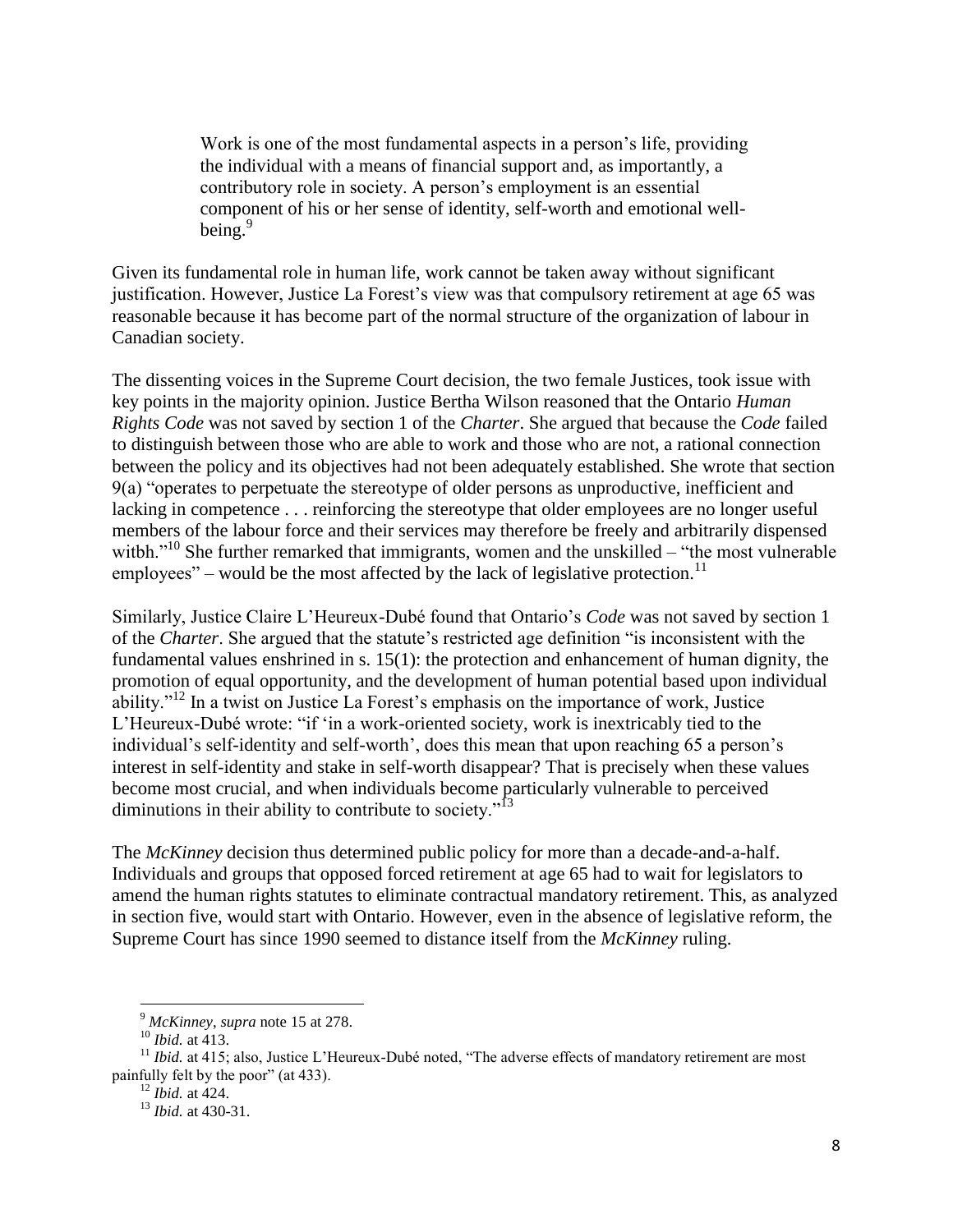### *4. Selected Supreme Court Decisions Post-McKinney*

Although the Supreme Court has not ruled again on mandatory retirement in a human rights context, in its subsequent jurisprudence since *McKinney,* the Court has placed greater attention on human rights. For instance, in *Tétreault-Gadoury v. Canada (Employment and Immigration Commission)*, <sup>14</sup> decided in the wake of *McKinney* in 1991, the Court stressed the importance of a case-by-case consideration of age discrimination. The case, while the issue was not mandatory retirement, does speak to the underlying issues of equity and the dignity of aging persons. Marcelle Tétreault-Gadoury lost her job and was denied ordinary unemployment insurance benefits on the basis that she was over 65. Justice La Forest, writing on behalf of a Court united in its conclusion, found that section 31 of the Unemployment Insurance Act<sup>15</sup> of 1971 violated the *Charter* in terminating benefits at age 65. J. Forest wrote:

> The most harmful and singular aspect of section 31 of the Act is that it permanently deprives the applicant, and any other person of her age, of the status of a socially insured person by making her a pensioner of the state, even if she is still looking for a new job. Regardless of her personal skills and situation, she is as it were stigmatized as belonging to the group of persons who are no longer part of the active population.  $\ldots$ <sup>16</sup>

The Court's consideration of this case, soon after *McKinney*, demonstrated that the specific facts of each situation need to be examined, and that the outcome of *McKinney* was not intended to provide a blanket of judicial sanction of mandatory retirement. The Court expressed its concern with the "insidious stereotype" of ageism, whether it results in intentional or unintentional ("adverse impact") discrimination, and articulated a special concern for economically vulnerable older citizens.<sup>17</sup>

The 1999 *Meiorin* decision was a critical one in providing guidance on employment discrimination and human rights cases. In *British Columbia (Public Service Employee Relations Commission) v. B.C.G.S.E.U.* (often referred to as *Meiorin*), <sup>18</sup> the Court strengthened the standards for establishing a *bona fide* occupational requirement and emphasized a human rights approach to such cases. Justice MacLachlin, writing for the Court, overturned the Court of Appeal and upheld the arbitrator"s determination to reinstate a female firefighter who did not meet the aerobic tests designed by her employer. In doing so, Justice McLachlin focused on the discriminatory effect of the impugned law, de-emphasizing the different legal approaches to the analyses from a *Charter* or a human rights perspective. She wrote, "I see little reason for adopting a different approach when the claim is brought under human rights legislation which,

 $\overline{\phantom{a}}$ 

<sup>14</sup> *Tétreault-Gadoury v. Canada (Employment and Immigration Commission* [1991] 2 S.C.R. 22 [*Tétreault-Gadoury*].

<sup>15</sup> *Unemployment Insurance Act*, 1971, S.C. 1971-72, c. 48.

<sup>16</sup> *Tétreault-Gadoury*, *supra* note 52 at 40.

<sup>17</sup> *Ibid.* at 46.

<sup>18</sup> *British Columbia (Public Service Employee Relations Commission) v. B.C.G.S.E.U.* [1999] 2 S.C.R. 3 ["Meiorin"].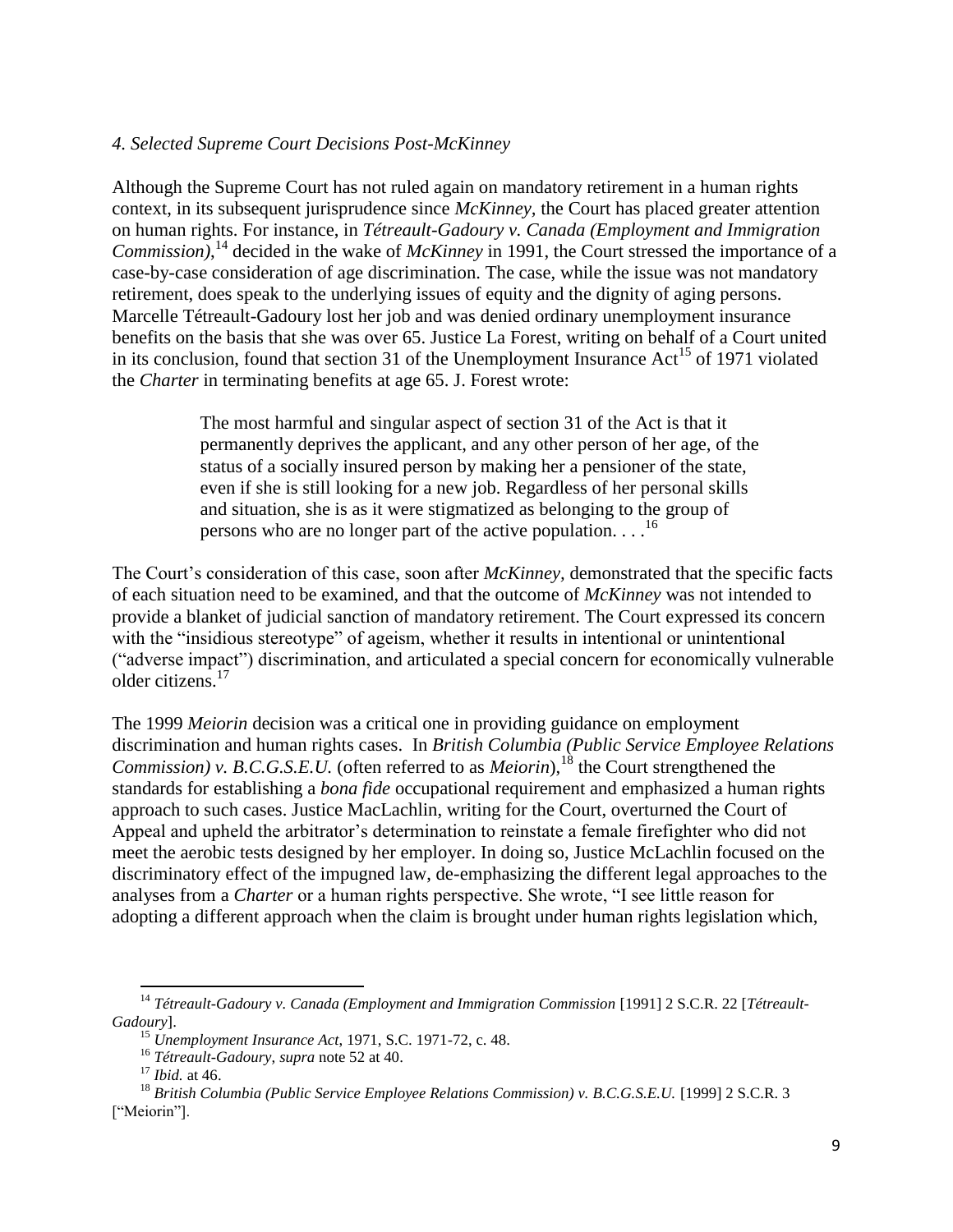while it may have a different legal orientation, is aimed at the same general wrong as s. 15(1) of the *Charter*<sup>"19</sup>

Justice MacLachlin argued for a "unified approach that (1) avoids the problematic distinction between direct and adverse effect discrimination, (2) requires employers to accommodate as much as reasonably possible the characteristics of individual employees when setting the workplace standard, and (3) takes a strict approach to exemptions from the duty not to discriminate. . . .<sup>20</sup> The emphasis on a stricter standard is a shift away from earlier decisions, which accepted a lower standard of defence of age discrimination. Justice MacLachlin reinforced the importance of a strict approach by noting that: "By enacting human rights statutes and providing that they are applicable to the workplace, the legislatures have determined that the standards governing the performance of work should be designed to reflect all members of society, insofar as this is reasonably possible."<sup>21</sup>

The jurisprudence in *Meiorin* is based on a legal precedent of a case decided earlier the same year, *Law v. Canada*, which outlined how human rights principles are to be understood. In *Law v. Canada (Minister of Employment and Immigration)*, <sup>22</sup> Justice Iacobucci, writing on behalf of the Court, focused on the goal of assuring human dignity as a way of defining the more abstract concepts of equality and discrimination. Relying on *Rodriguez v. British Columbia*, <sup>23</sup> Justice Iacobucci wrote:

> [T] he equality guarantee in s.  $15(1)$  is concerned with the realization of personal autonomy and self-determination. Human dignity means that an individual or group feels self-respect and self-worth. It is concerned with physical and psychological integrity and empowerment. . . . It is enhanced by laws which are sensitive to the needs, capacities, and merits of different individuals, taking into account the context underlying their differences. . . . Human dignity within the meaning of the equality guarantee does not relate to the status or position of an individual in society *per se*, but rather concerns the manner in which a person legitimately feels when confronted with a particular law.  $24$

In the specific discussion of the purpose of section  $15(1)$ , the Court emphasized the importance of "essential human dignity and freedom" and rejected differential treatment based on stereotypical characteristics that has the effect of "perpetuating or promoting the view that the individual is less capable, or less worthy of recognition or value as a human being."<sup>25</sup>

Since the *McKinney* decision (made, after all, shortly after the introduction of the Charter), the Supreme Court has promulgated a nuanced view of age discrimination. In any case, the underlying rationale for the *McKinney* decision, that mandatory retirement and hence age

 $\overline{\phantom{a}}$ 

<sup>19</sup> *Ibid.* at para. 48.

<sup>20</sup> *Ibid.* at para. 50.

<sup>21</sup> Meiorin, *supra* note 28 at para. 68.

<sup>22</sup> *Law v. Canada (Minister of Employment and Immigration)* [1999] 1 S.C.R. 497 [*Law*].

<sup>23</sup> *Rodriguez v. British Columbia (Attorney General)* [1993] 3 S.C.R. 519.

<sup>24</sup> *Law*, *supra* note 32 at para. 53.

<sup>25</sup> *Ibid.* at para. 51.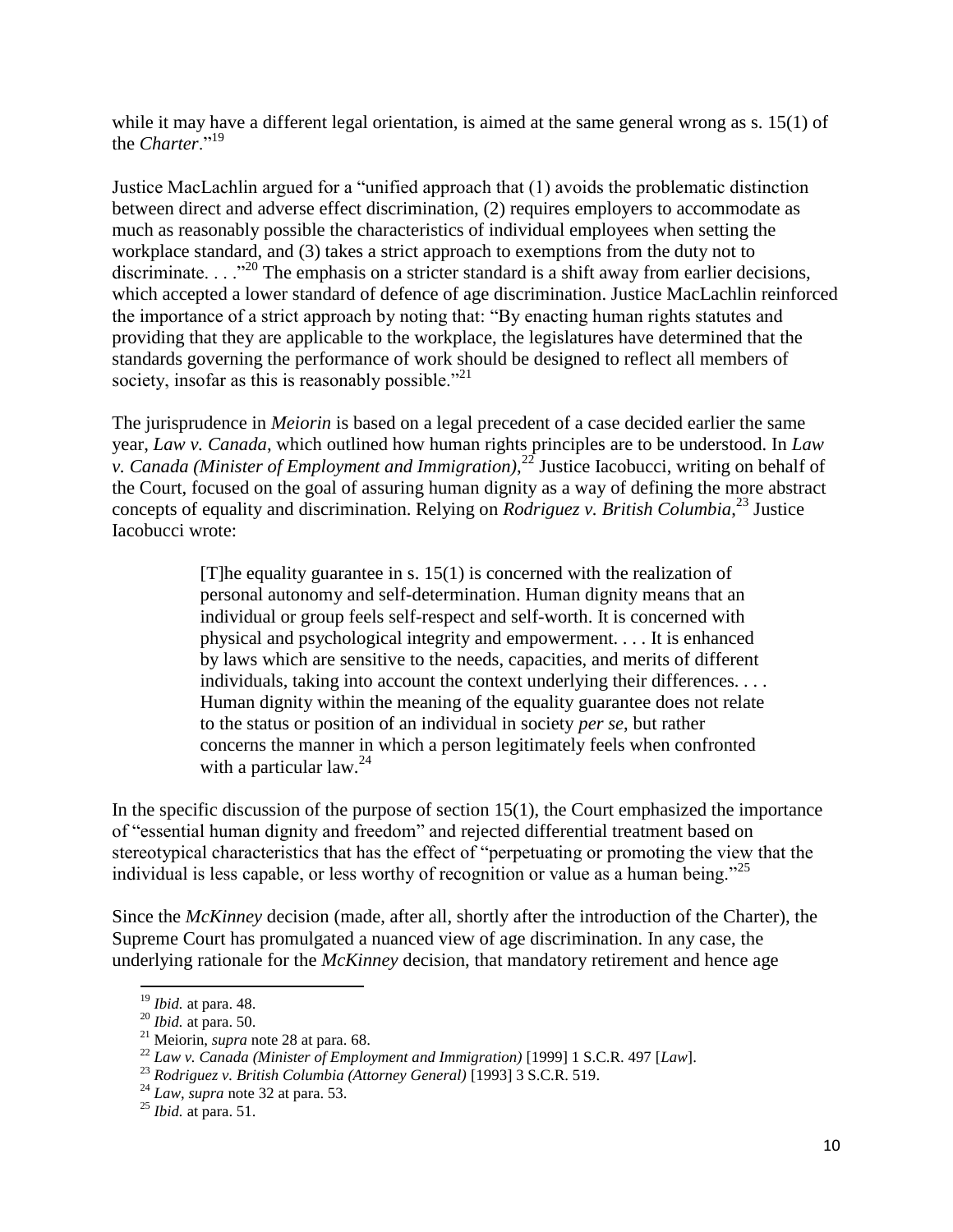discrimination are a fundamental feature of the labour market and social structure of Canada, is no longer valid.

*5. Legislative Change in the Province of Ontario*

 $\overline{a}$ 

Pressure for legislative change in Ontario reached a new level in 2001 when the Ontario Human Rights Commission issued a report, *Time for Action*, recommending changes to Ontario"s human rights code that would essentially eliminate compulsory retirement at age 65 and would extend protection to workers who were 65 and older.<sup>26</sup> In early 2003, Ontario's Progressive Conservative government introduced legislation designed to eliminate mandatory retirement.<sup>27</sup> The bill, however, could not be acted upon when the Progressive Conservatives called an election and subsequently lost. The Liberal government, having won the 2004 Ontario election, stated its intentions to eliminate mandatory retirement.<sup>28</sup> In 2005, the Minister of Labour introduced legislation, which was to become law, to amend the *Ontario Human Rights Code* and to extend protection from discrimination to workers 65 and over. In doing so the Minister noted that:

> The intent of this bill is to simply give all citizens the right to choose when they want to leave the workplace. This legislation is a simple acknowledgement of what we already know: Skills, ability, commitment and drive do not suddenly evaporate when somebody turns 65. In fact, in many cases employees are forced to leave a long-time job they love, only to take their years of experience and skills to a new and unfamiliar employer or organization. There have been many cases in Ontario where organizations and educational facilities have lost valued employees through this longstanding and, let's face it, rather archaic policy. $2^9$

As analyzed in the next section, the amendments of *Ontario Human Rights Code* so that workers 65 and older would no longer be excluded from its protection (and thus no longer permitting contracts, or collective agreements, that require workers to be terminated at age 65) did not extend to the *Workplace Safety and Insurance Act*.

As a result of Ontario's lead, mandatory retirement at age  $65 - in$  the space of a few years – has become obsolete in all Canadian provinces, subject to some exceptions (such as in New Brunswick, where it is permitted when part of the terms or conditions of a *bona fide* retirement or pension plan).

<sup>26</sup> Ontario Human Rights Commission, *Time for Action: Advancing Human Rights for Older Ontarians* (Toronto: Ontario Human Rights Commission, 2001). See also Arlene T. McLaren and Margaret M. Manery, *Factors Affecting the Economic Status of Older Women in Canada: Implications for Mandatory Retirement* (Victoria: British Columbia Human Rights Commission, 2001).

<sup>&</sup>lt;sup>27</sup>Richard Brennan, "Tories May Scrap Forced Retirement," *The Toronto Star*, 6 April 2003. The core of the proposed legislation (Bill 68, Mandatory Retirement Elimination Act, 2003 [37th Legislature, 4th Session]) was to redefine age in the Ontario Human Rights Code. Currently, for the purposes of discrimination in employment, age is defined as more than 18 and less than 65 years. This has made it possible for employers and unions to require employees to retire at age 65. Bill 68 would have removed the ceiling of 65 years.

<sup>28</sup>Canadian Press, "McGuinty Promises Bill to Ban Forced Retirement," *The Toronto Star*, 29 January 2004.

<sup>&</sup>lt;sup>29</sup> Bill 211, An Act to amend the Human Rights Code and certain other Acts to end mandatory retirement, October 19, 2005. Toronto: Ontario.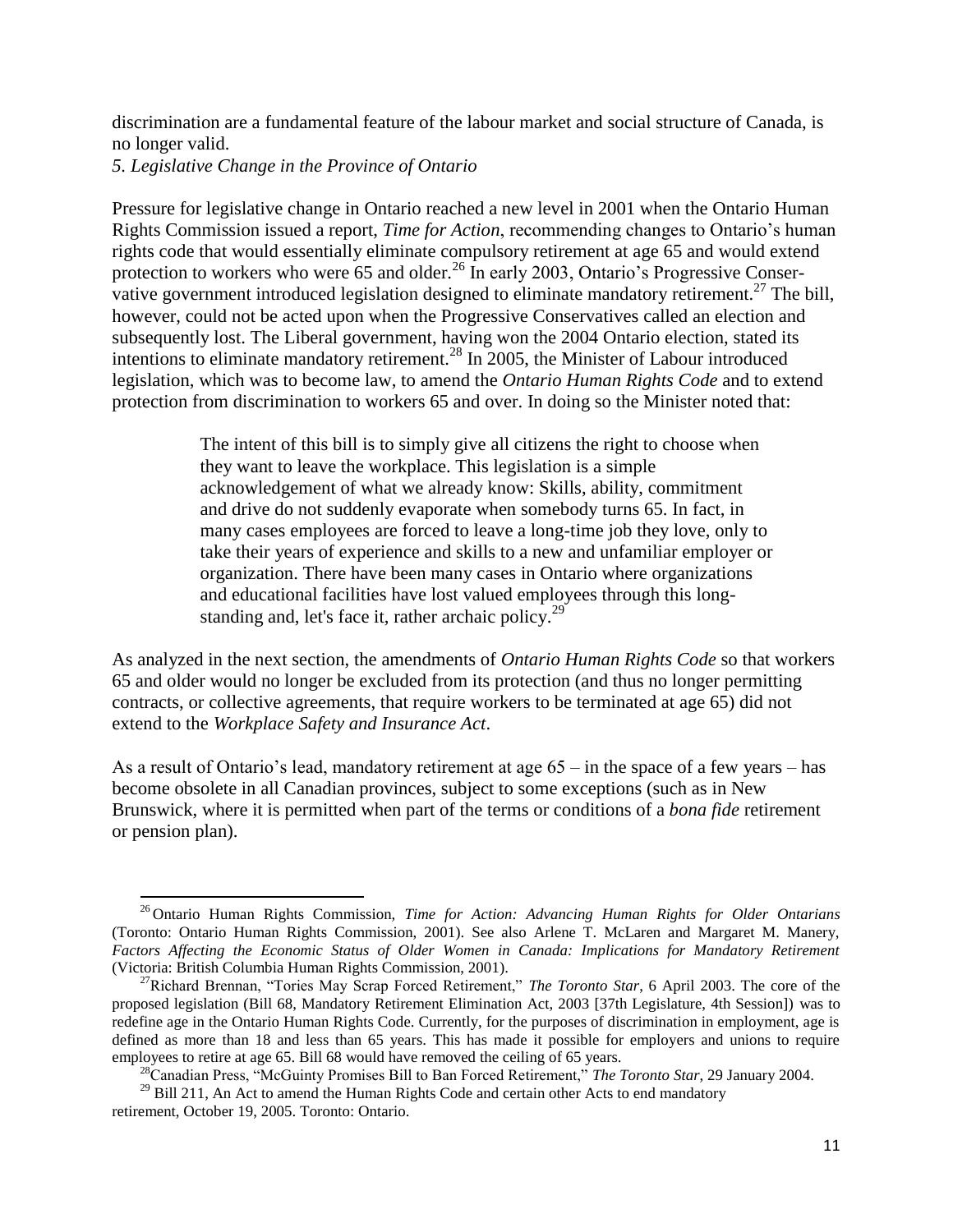Workers in industries within federal jurisdiction are the only ones that continue to face mandatory retirement. Under the *Canadian Human Rights Act* it "is not a discriminatory practice if an individual's employment is terminated because that individual has reached the normal age of retirement for employees working in positions similar to the position of that individual."<sup>30</sup> However, the federal government eliminated mandatory retirement in 1986 for its own employees, without any adverse impacts.<sup>31</sup>

At present, less than 10% of Canada"s workers face mandatory retirement. Most of these workers are covered by federal jurisdiction. However, as previously mentioned, some federal workers are no longer subject to mandatory retirement*.* Figure 5 provides a summary of recent legislative developments and mandatory retirement laws at the federal and provincial level.

| Newfoundland       | Mandatory retirement was eliminated through changes to the Human Rights                         |
|--------------------|-------------------------------------------------------------------------------------------------|
| and Labrador       | Code, effective May 26, 2007.                                                                   |
| Nova Scotia        | Mandatory retirement was eliminated on July 1, 2009 through changes to the                      |
|                    | Human Rights Act, as well as the Labour Standards Code.                                         |
| New Brunswick      | Since 1982 mandatory retirement applies only for workers with a bona fide                       |
|                    | pension or retirement plan.                                                                     |
| Prince Edward      | Mandatory retirement has never been permitted in human rights and                               |
| Island             | employment standards legislation.                                                               |
| Quebec             | No mandatory retirement since amendments to legislation in 1983.                                |
| Ontario            | Legislative changes effective December, 12, 2006 eliminated mandatory                           |
|                    | retirement.                                                                                     |
| Manitoba           | No mandatory retirement as of 1983, with the exception of university                            |
|                    | professors.                                                                                     |
| Saskatchewan       | Legislative changes, effective November 17, 2007 made mandatory retirement                      |
|                    | illegal.                                                                                        |
| Alberta            | Mandatory retirement is not permitted, unless it can be shown to be "reasonable"                |
|                    | and justifiable."                                                                               |
|                    | British Columbia Legislative changes effective January 1, 2008 eliminated mandatory retirement. |
| Yukon              | Mandatory retirement has never been permitted in human rights and                               |
|                    | employment standards legislation.                                                               |
| Northwest          | Mandatory retirement has never been permitted in human rights and                               |
| <b>Territories</b> | employment standards legislation.                                                               |
| Nunavut            | Mandatory retirement has never been permitted in human rights and                               |
|                    | employment standards legislation.                                                               |

### **Figure 5: Summary of federal and provincial legislation on mandatory retirement**

 $\overline{\phantom{a}}$ <sup>30</sup> *Canadian Human Rights Act* 15 (c).

 $31$  The armed forces and RCMP continue to have some mandatory retirement provisions.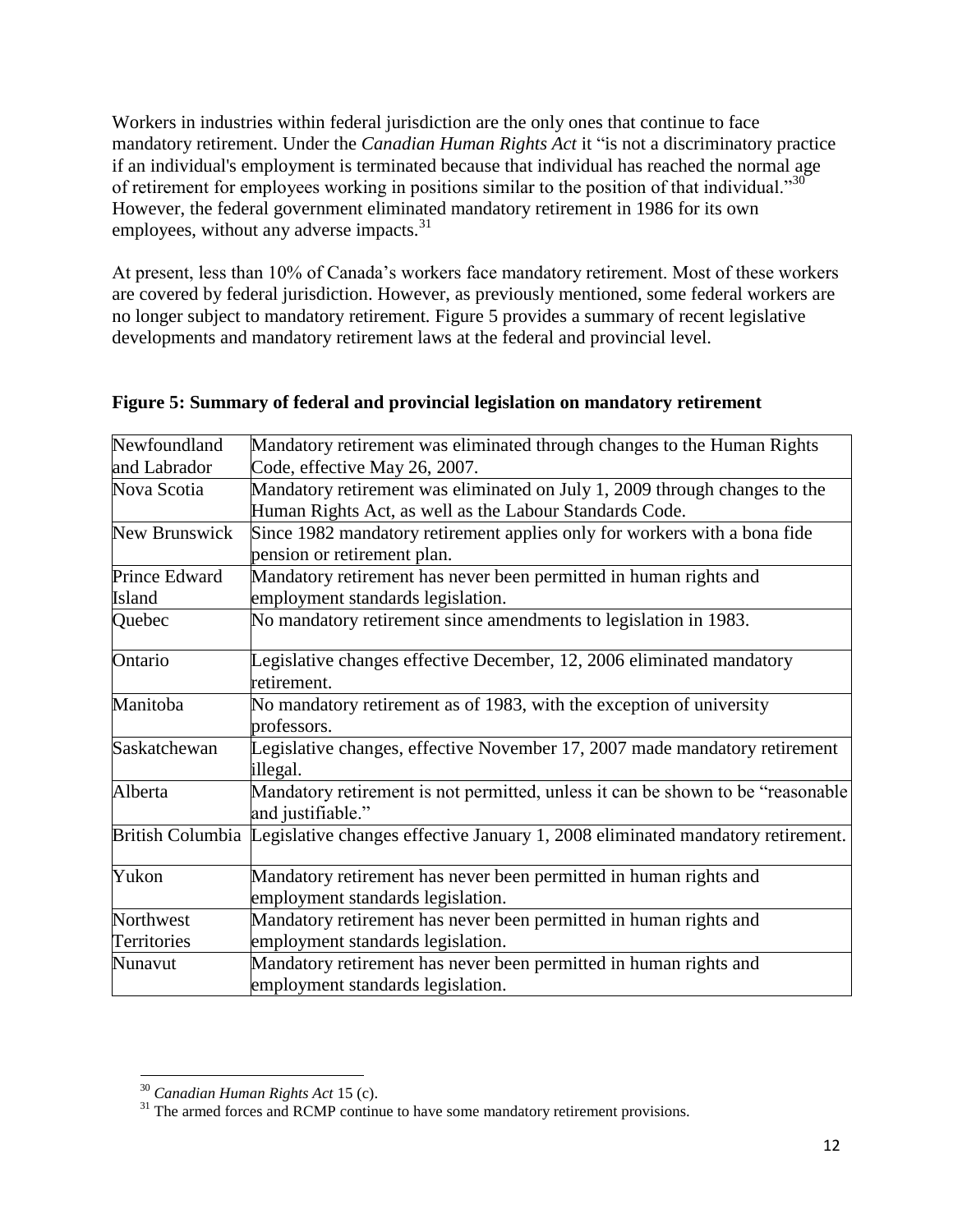| Canada | The Canadian Human Rights Act permits terminating a worker's employment           |
|--------|-----------------------------------------------------------------------------------|
|        | because he or she has reached "the normal age of retirement for employees"        |
|        | working in similar positions." In July 2010, federal government announces         |
|        | plans to review the legislative provision. Mandatory retirement for federal civil |
|        | servants was abolished in 1986.                                                   |

### *6. Worker's Compensation and Mandatory Retirement*

When the Ontario government in 2004 proposed to eliminate mandatory retirement at age 65, a number of pieces of legislation had to be revised, in addition to the *Ontario Human Rights Code*. These include the *Coroners Act, Election Act, Ombudsman Act, Health Protection and Promotion Act* and the *Public Service Act* because these Acts contained clauses that mandated retirement at age 65, and thus were inconsistent with the objective of Bill 211. The *Workplace Safety and Insurance Act* (WSIA) was also amended, however unlike the other Acts, to protect it from the revised *Ontario Human Rights Code*. <sup>32</sup> Specifically, Section 7 of Bill 211 amended the *Workplace Safety and Insurance Act* to provide that the *Act* and the regulations under it, and decisions and policies under that *Act* and regulations that require or authorize a distinction because of age continue to apply. This is at odds with the objective of amending the human rights code, namely to eliminate discrimination based on age.

In seeking to account for what were inconsistent, if not contradictory, positions, the government stated that:

One of the important aspects of this bill is that abolishing mandatory retirement would have no effect on the *Workplace Safety and Insurance Act.* The WSIA is designed as a fully integrated insurance system to assist injured workers with some replacement income until they are able to return to paid employment. The Workplace Safety and Insurance Board has a statutory responsibility to preserve the integrity of this insurance plan. For that reason, under this legislation, age-based provisions under WSIA would remain. The status quo would remain.<sup>33</sup>

However the government did not indicate what risk to the integrity of the Workplace Safety and Insurance Board was entailed in ending mandatory retirement. Given that the workers" compensation scheme has existed for nearly a century, it is surprising to imagine it might be at some risk from an amendment to the *Ontario Human Rights Code*. Perhaps the best explanation is found in the submissions of employer groups during the public consultation of preparing Bill 211. For example, the Canadian Manufacturers & Exporters (Ontario Division) had argued that if the age 65 limit were to be removed from the *Workplace Safety and Insurance Act* and policies, "the current unfunded liability could exceed its previous all-time high of \$11 billion. This is an

 $\overline{a}$  $32$  Although not explored in this paper, the legislation to amend the human rights code also left intact the provisions of the *Employment Standards Act* and regulations that permit employers to discriminate in the provision of benefits against employees who are age 65 and older. This includes medical and dental benefits, as well as life and disability insurance. In other words, employers are not prohibited from providing lesser, or no benefits at all, to employees once they reach age 65. The government justified this by noting that individuals aged 65 and are eligible for government benefits such as the Ontario Drug Benefit Plan.

<sup>&</sup>lt;sup>33</sup> Statement by Hon. Steve Peters (Minister of Labour): during the second reading of Bill 211, An Act to amend *the Human Rights Code and certain other Acts to end mandatory retirement* - October 19, 2005.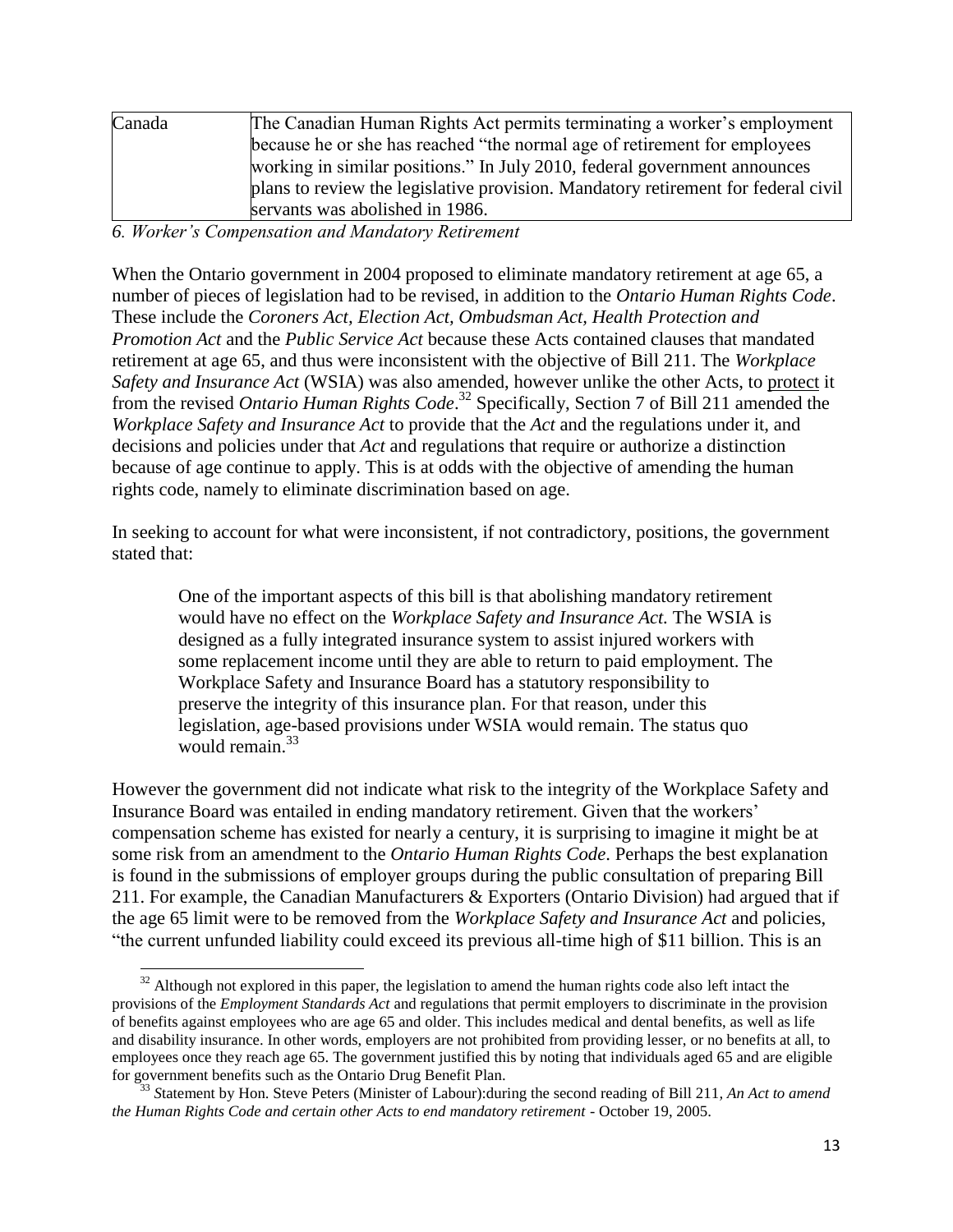additional cost burden to employers."<sup>34</sup> However, there was no evidence provided in any submission, nor by the government, that liability or costs in fact would increase, or that existing liability costs were at all related to existing the age-based provisions.

At the same time, other groups argued that all workers, regardless of age or which legislation applies to their circumstances, should be treated equally upon amendment of the *Ontario Human Rights Code*. For instance, the Frontenac-Kingston Council on Aging wrote that "It is also vital that WSIB coverage is continued past the age of 65 without age discrimination for those workers who will continue their employment."<sup>35</sup> The Canadian Association of Retired Persons stated, in legislative hearings on Bill 211, that:

> The *Workplace Safety and Insurance Act*, 1997, and its predecessor, the *Workers' Compensation Act*, and all regulations, policies and decisions made under them should be amended to extend protection to workers over 65 in the same manner as those under 65, so that the choice is in no way hampered if people decide they want to continue to work.<sup>36</sup>

The Ontario Human Rights Commission, in its statement to the legislative committee, focused on the exclusion of the *Workplace Safety and Insurance Act* from Bill 211. The Commission stated that:

> Bill 211's approach to benefits and workers' compensation is inconsistent with the general intent of this legislation, which is to recognize the worth and contribution of older workers, to provide workers with the dignity of choice and to ensure that employees are assessed on their skills and abilities, not on their age. The provisions of Bill 211 respecting benefits and workers' compensation are a form of age discrimination. They send a message that older workers are essentially of lesser worth and value than their younger co-workers, and reinforce negative and ageist stereotypes and assumptions about the abilities and contributions of older workers. They fail to recognize the contribution of older workers to their workplaces or the importance of work to older workers. These provisions are offensive to dignity, and the commission believes they will be vulnerable to challenge under the charter.<sup>37</sup>

Since the elimination of mandatory retirement, other groups have highlighted the problematic nature of the current legislation. The Law Commission of Ontario in its December 2008 report noted that:

l

 $34$  Canadian Manufacturers & Exporters (Ontario Division) submission to the Ministry of Labour on the Elimination of Mandatory Retirement. Toronto, September 24, 2004, page 5.

<sup>&</sup>lt;sup>35</sup> Frontenac-Kingston Council on Aging Presentation to the Ministry of Labour Public Consultation on Ending Mandatory Retirement, September 15, 2004, page 2.

<sup>&</sup>lt;sup>36</sup> Legislative Assembly of Ontario. Standing Committee on Justice Policy, November 23, 2005.

 $37$  Legislative Assembly of Ontario. Standing Committee on Justice Policy, November 23, 2005.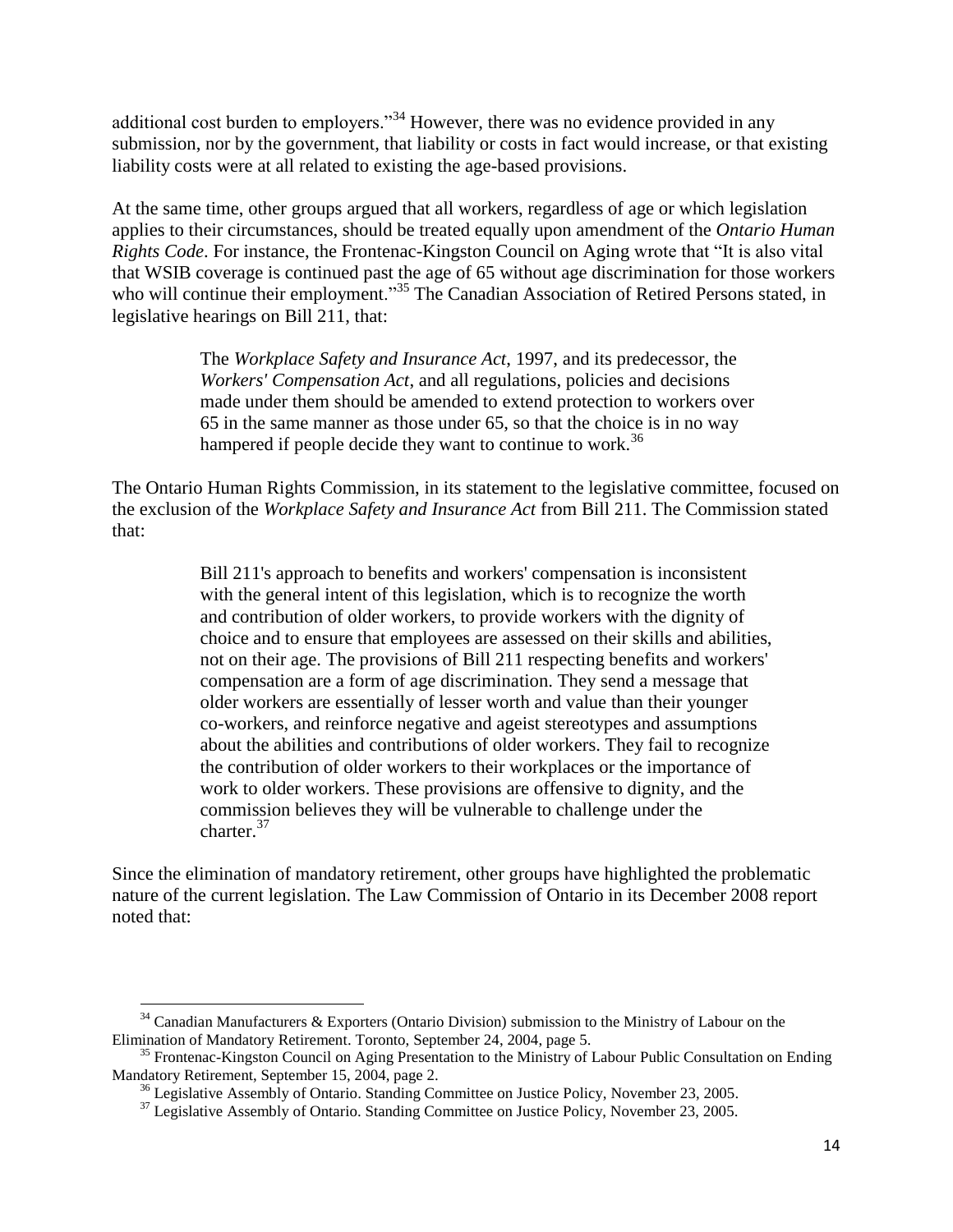For example, the Ontario Legal Clinics Workers Compensation Network and the Ontario Worker Adviser point out that aged-based termination of significant benefits under Ontario's workers' compensation system ignore the diversity among older adults: many need to work past age 65 due to economic necessity, and older women and recent immigrants are particularly vulnerable because they have not had the opportunity to build up either private or public retirement benefits.<sup>38</sup>

The Commission also reported that the Ontario Bar Association urged a review of legislation that uses age-based criteria. Specifically, the Bar Association stated that:

> The use of age-based criteria in laws and programs requires re-examination. Specific age-based criteria are most common in employment, pension, insurance and driving. A comprehensive, articulated social policyframework should underlie these laws and programs, and be proactive in anticipating the life-cycles and age-specific requirements.<sup>39</sup>

As the Law Commission of Ontario noted, there is a need to ensure "that new laws take into account the needs and circumstances of" older adults.<sup>40</sup> Additionally, the Commission wrote that now is the time to determine "whether laws affecting older adults are achieving their purposes or are having unintended impacts on older adults."<sup>41</sup>

Most recently, the provisions of the provisions of the *Workplace Safety and Insurance Act* that set age limits on compensation have been subject to a constitutional challenge. Specifically, a cleaner suffered a back and neck strain at age 63. The workers" compensation board paid loss of earnings benefits until the worker reached age 65 as per the provisions of the legislation. The worker challenged the constitutionality of the provision arguing that he was planning to, and would have worked, past age 65.<sup>42</sup> Although the decision of the Workplace Safety and Insurance Appeals Tribunal has not been released, it may well be that this case, or other like it, will result in rapid legislative change, or perhaps, as with *McKinney* in an extended period of policy stasis.

### *7. Conclusion*

 $\overline{\phantom{a}}$ 

The elimination of mandatory retirement in Canada is not yet complete. Most workers under federal jurisdiction continue to be bound by forced retirement provisions. In the province of

<sup>38</sup> Law Commission of Ontario, *The Law as it Affects Older Adults: Moving the Project Forward*. Report on the Preliminary Consultation. Toronto. December 2008, p. 12.

<sup>39</sup> Law Commission of Ontario, *The Law as it Affects Older Adults: Moving the Project Forward*. Report on the Preliminary Consultation. Toronto. December 2008, p. 16.

<sup>40</sup> Law Commission of Ontario, *The Law as it Affects Older Adults: Moving the Project Forward*. Report on the Preliminary Consultation. Toronto. December 2008, p. 1.

<sup>41</sup> Law Commission of Ontario, *The Law as it Affects Older Adults: Moving the Project Forward*. Report on the Preliminary Consultation. Toronto. December 2008, p. 2.

<sup>&</sup>lt;sup>42</sup> Ontario Workplace Safety and Insurance Appeals Tribunal. 2007. Decision No. 512/06I [2007 ONWSIAT] 164].